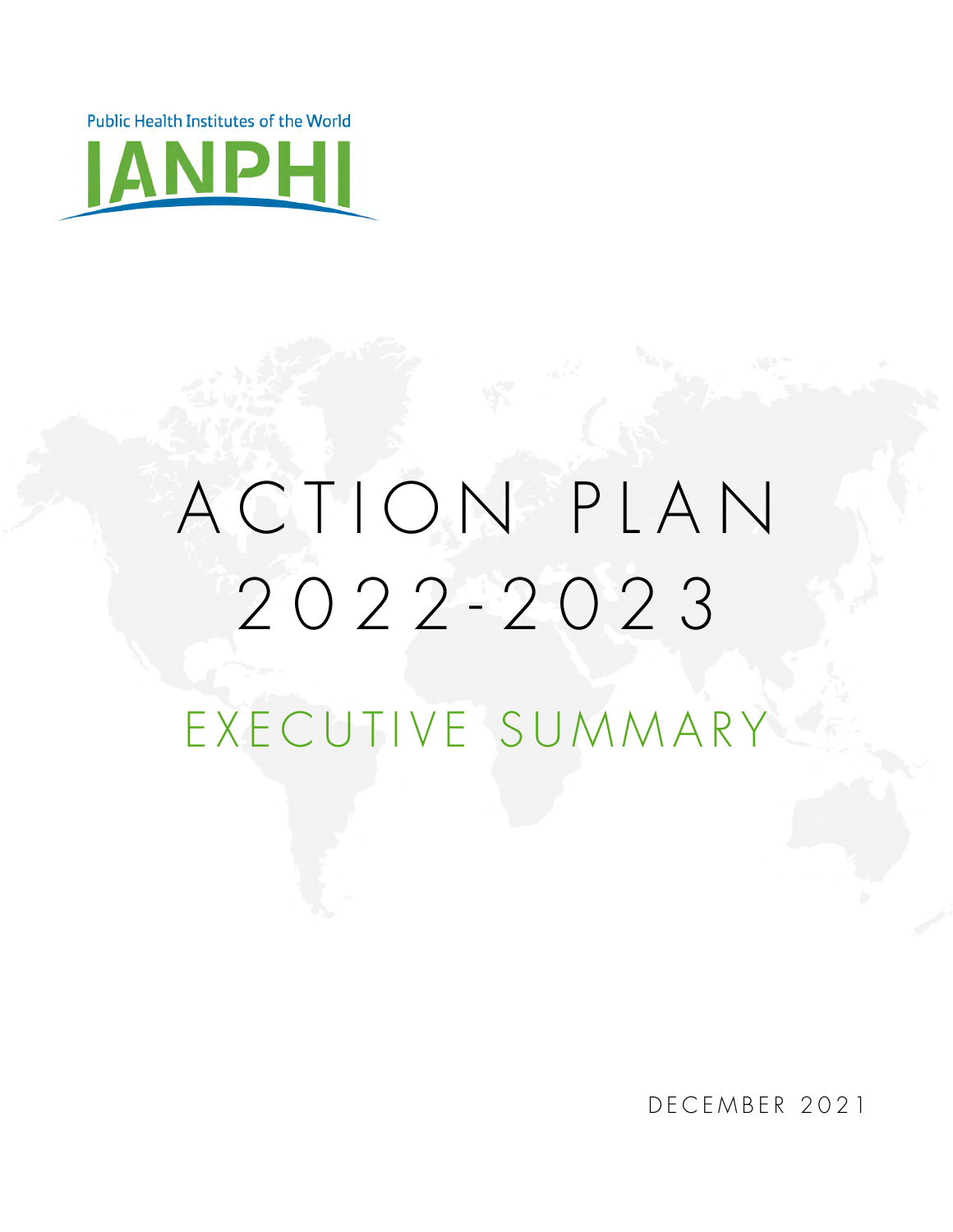# CONTENT

|                             | OVERVIEW                                                                                   | 3           |
|-----------------------------|--------------------------------------------------------------------------------------------|-------------|
| <b>INTRODUCTION</b>         |                                                                                            | $\Delta$    |
| <b>ACTION PLAN</b>          |                                                                                            | .5          |
|                             | DELIVERY AND OUTCOMES<br><b>PRIORITY INITIATIVES</b><br>FUNDAMENTAL PLATFORMS AND ENABLERS | 6<br>6<br>7 |
|                             | <b>KEY CRITICAL SUCCESS FACTORS</b>                                                        | 8           |
| <b>RISKS AND MITIGATION</b> |                                                                                            | 10          |
|                             | OUTCOMES                                                                                   | 10          |
|                             |                                                                                            |             |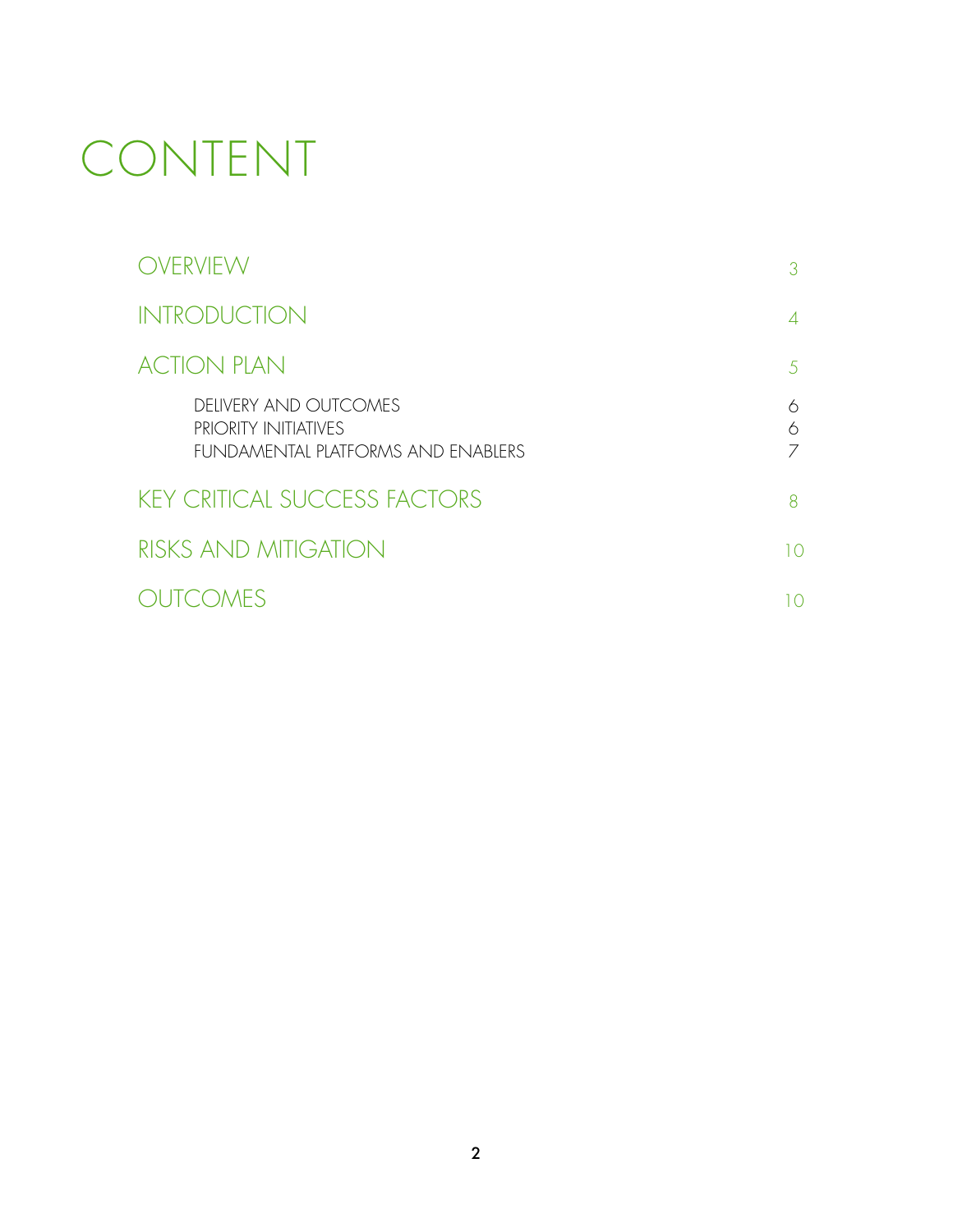# OVERVIEW

[IANPHI's strategic vision 2021-2025](https://ianphi.org/_includes/documents/sections/tools-resources/ianphi-strategy-2021-2025.pdf) was published, following approval at the Annual General Assembly in December 2020. To support delivery of the vision, IANPHI has decided to:

- 1. Continue progress on the current priorities and initiatives;
- 2. Develop an action plan to ensure resources are matched to priorities;
- 3. Develop the platforms and infrastructure necessary for successful implementation.

Core to IANPHI's mission is supporting national public health institutes (NPHIs) to develop and strengthen their institutes using tools including a maturity model that reflects the WHO framework for **Essential Public Health Functions**. This continues to be the key driver for supporting our diverse membership to achieve the best health outcomes for the populations they serve and to increase their global reach and impact.

IANPHI will seek commitment from its membership as well as strengthen the secretariat to deliver on its ambitious strategic goals.

The focus of the action plan is to expand activities associated with developing and strengthening NPHIs. Our approach is focused on generating and disseminating evidence and knowledge, building the collective intelligence of members and external partners, whilst growing outcome-based activity through strengthened partnerships.

This summary document is a précis of the action plan and workplan for 2022-2023 that allows us to realize our vision and achieve the strategic priorities.

By 2025, IANPHI will:

- Have secured its position as a global player by leveraging its collective power as a leader in public health;
- Be a provider of needs-based support to its members in developing and strengthening the mandates of public health institutes;
- As a voice of action, be increasingly influential in shaping the global agenda through collective leadership and bridging the gap between commitments and their sustainable implementation;
- Have secured the future of IANPHI as an association for future public health professionals and leaders.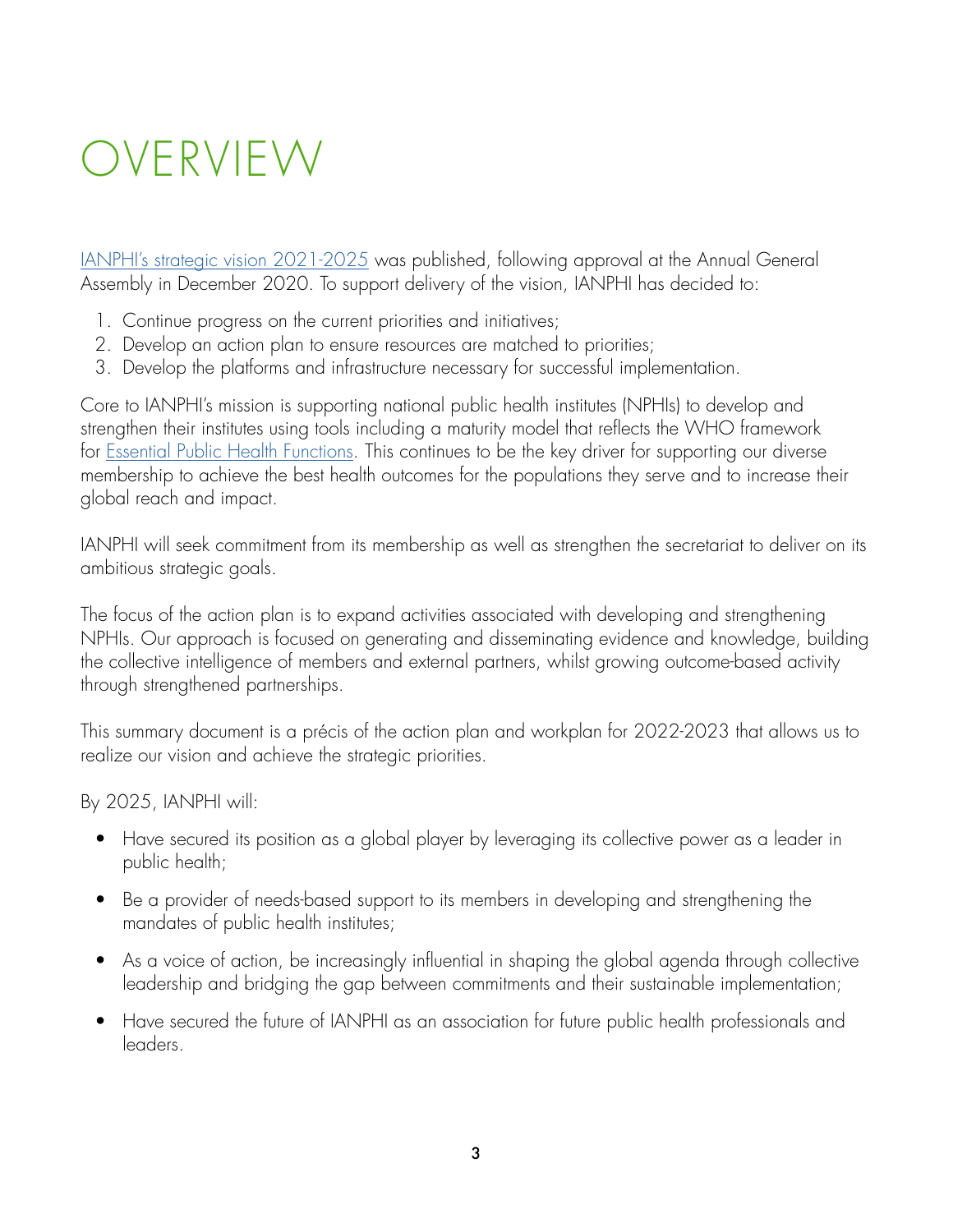# INTRODUCTION

IANPHI published an updated strategic vision in 2020, setting out organizational priorities for the 2021-2025 period. During 2021 IANPHI has been implementing the strategy and actively taking external partnerships into the next stage of development through converting MoU's into action. Santé publique France continues to generously support IANPHI through the investment in the management and administration of the IANPHI Secretariat. Similarly, the IANPHI U.S. Office, Atlanta, with continued support from the U.S. Centers for Disease Control and Prevention, provides the development of partnerships, programs and targeted activities and investments related to NPHI strengthening, as well as produces tools, case studies, best practices, and manages communications that promote IANPHI's mission externally and internally.

Core to the mission is strengthening national public health institutes through a maturity model reflecting the World Health Organization's framework on Essential Public Health Functions. This has been essential in supporting NPHIs to strengthen their position in the complex system they operate in. IANPHI is connecting WHO priorities on Essential Public Health Functions, health intelligence, pandemic preparedness, response and recovery and the WHO Academy within the approach to develop and strengthen NPHIs through its core activities. IANPHI sees itself as the voice of action in supporting a needs-based solution-driven approach through the development of NPHIs. WHO is actively considering granting formal recognition to IANPHI under its observer category as an interstate actor, with rights to attend its high-level governance meetings, including the Executive Board and the World Health Assembly.

The regional networks continue to develop and have made a key contribution to the success IANPHI sees today. A key factor, moving forward, will be to ensure the networks are optimized through member engagement as well as advancing the opportunity to engage in existing networks and partners that our member institutes have already established.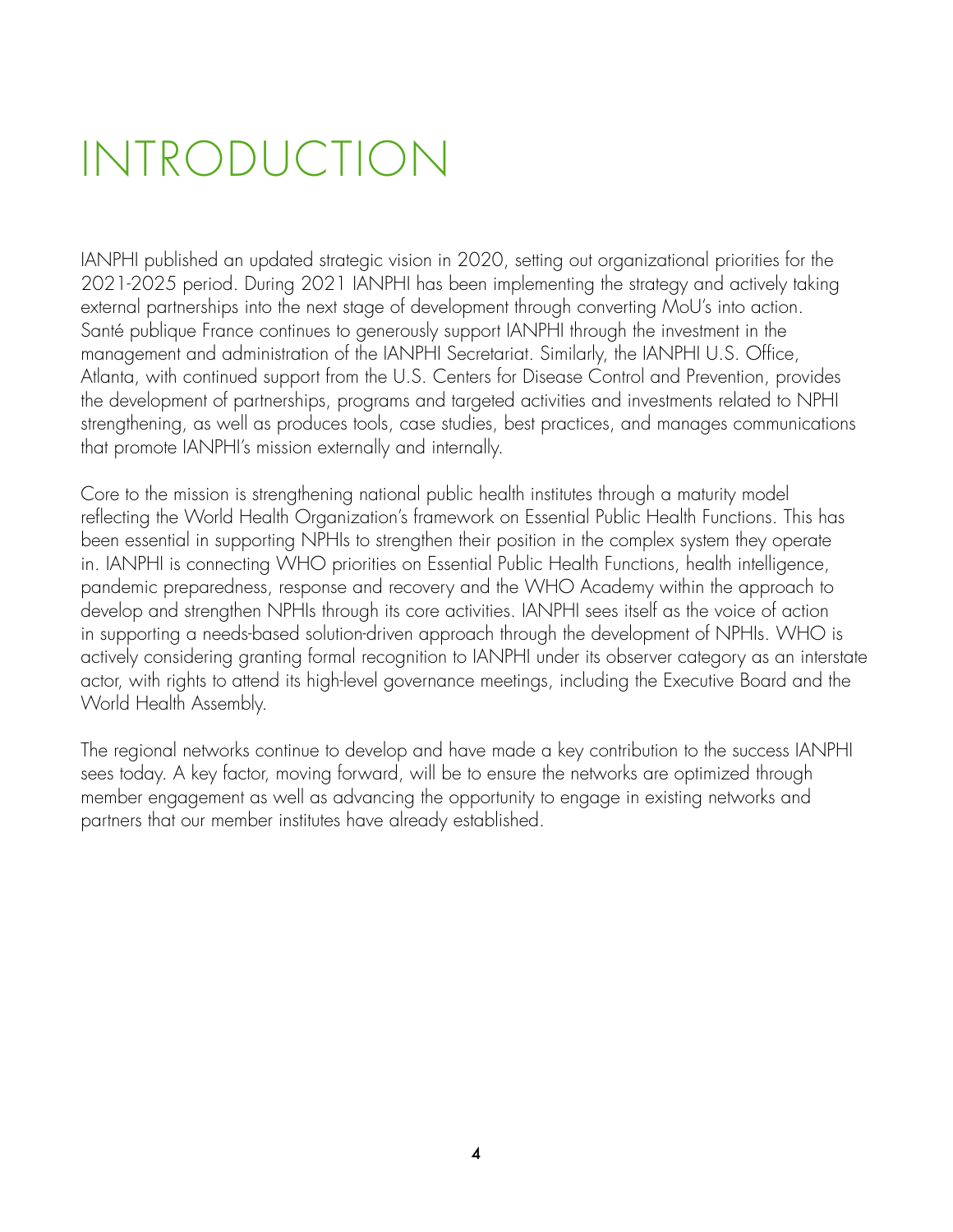# ACTION PLAN

In developing the plan, it is recognized that IANPHI needs to:

- 1. Be a catalyst for developing and strengthening public health systems through enhanced and sustainable collective input and action;
- 2. Act as an accelerator for NPHI development and strengthening to address health disparities through multi-agency global, regional, and national partnerships; and
- 3. Develop a fully optimized operating model and platforms.

There are fundamental drivers that will be instrumental in supporting the implementation of the action plan. These are:



The key activities required to implement the strategy were agreed with the caveat that an approach to scale up activity in parallel to actively seeking and identifying resources will be required. This will enable a planned approach to prioritizing activities based on impact and outcomes.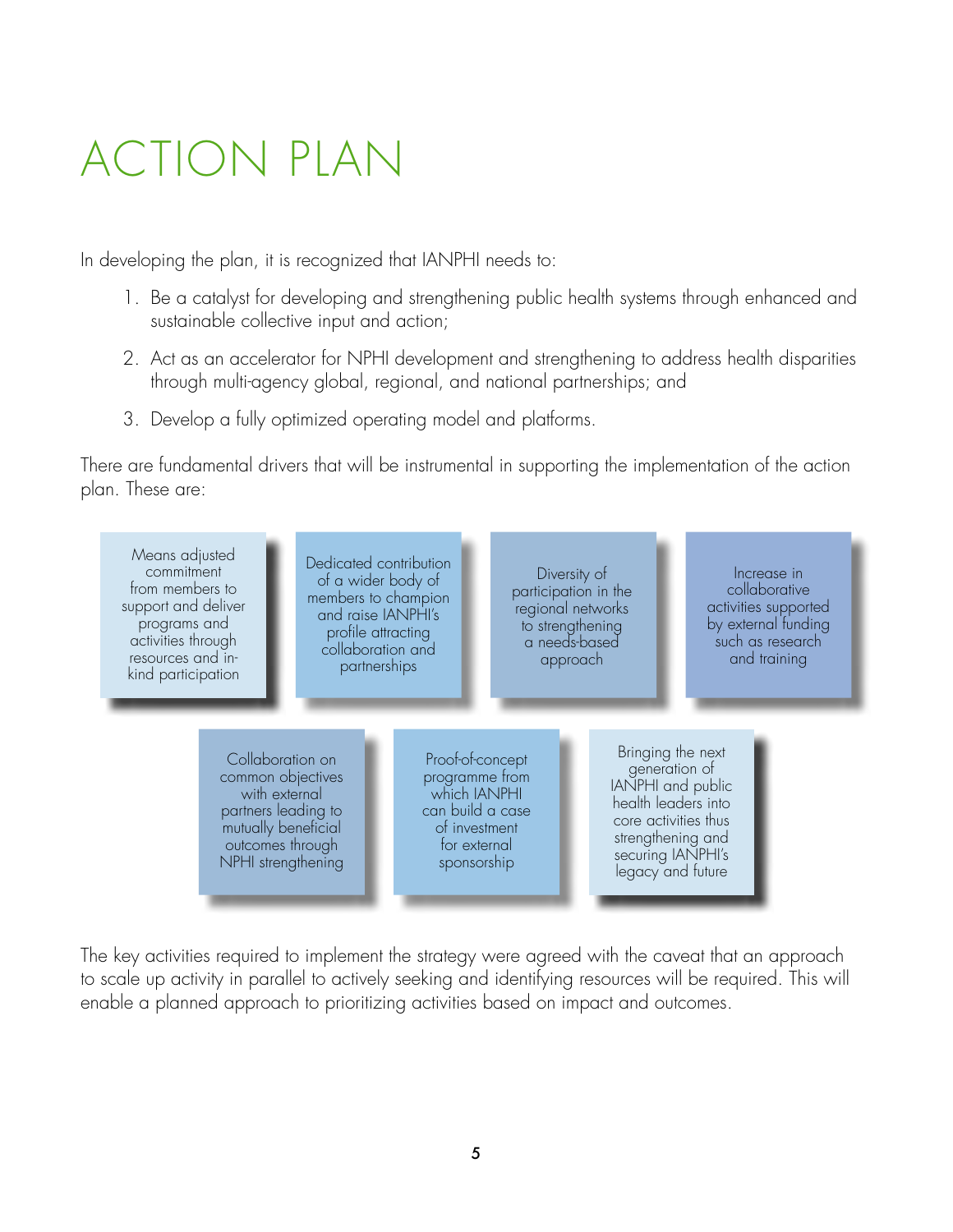# DELIVERY AND OUTCOMES

The action plan document will position IANPHI both as a network of NPHIs and as a key player and influencer in global public health. The strategy has five strategic priorities (SP):

- SP1: Strengthen the professional relationships within IANPHI's unique global forum
- SP2: Harness the collective expertise of members to develop public health capacity globally
- SP3: Engage, support, and grow IANPHI's diverse and unified membership base
- SP4: Advocate globally and at country level for NPHIs as key public health actors
- SP5: Build an agile association that supports members through change

Each strategic priority has identified areas of impact and 25 strategic objectives. IANPHI has committed to supporting these initiatives and strengthening the platforms that will be essential to successful implementation. A detailed action plan with outcomes, resources, key performance indicators is available as part of the detailed action plan document. The action plan comprises two components: activities based on priority initiatives and the fundamental platforms/enablers essential to deliver the activities.

## PRIORITY INITIATIVES

### I. National Public Health Institute Development and Strengthening

Developing new public health institutes and strengthening established public health institutes through a maturity model and other related programs of work is core IANPHI business. The Essential Public Health Functions are central to IANPHI's key approach to support the development and strengthen how national public health institutes operate within the wide system they work in.

A peer support approach develops a series of evidence-based reports, analysis, guidelines, frameworks, and tools designed to strengthen IANPHI members, whilst building trusted partnerships with peers from NPHIs internationally.

#### II. Thematic Committees

Three key thematic committees have been prioritized:

- 1. Climate change and public health;
- 2. Public health professional development and NPHI capacity building;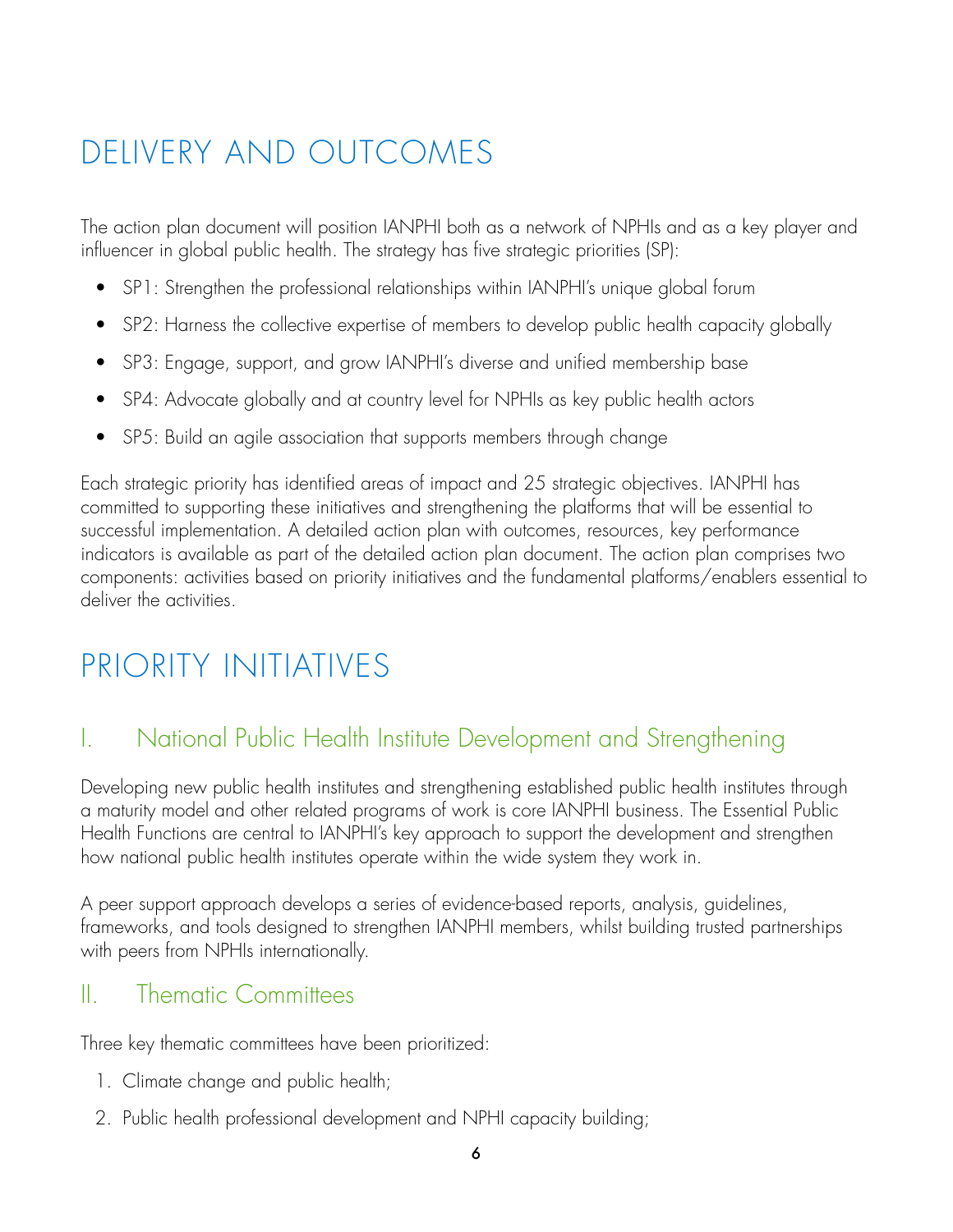- 3. Pandemic preparedness, response, and recovery.
- 4.

Focus and investment of time and resources will be required to fulfil the aims and ensure impact is made through outputs and outcomes. Any new thematic committees will be decided by the Executive Board.

### III. Regional Networks

Regional networks are responsible for sharing good practice and building linkages between institutions within geographical regions. The four regional networks – Africa, Asia, Europe, and Latin America – are at different stages of maturity and have been instrumental in engaging members through sharing of good practices and intelligence.

A key factor will be to engage with existing networks and partners that our member institutes have already established within their regions. Integration of partners into the regional networks would enable IANPHI to build on existing bilateral partnerships and networks through consolidating IANPHI's strengths to provide mutual benefit in areas of common interest and priority.

### IV. External Partnership Programs

IANPHI has established Memoranda of Understanding (MoU's) with key strategic partners; World Health Organization (WHO), WHO Hub for Pandemic and Epidemic Intelligence, Global Strategic Preparedness Network (GSPN), Taskforce for Global Health, Africa Centre for Disease Control and Prevention, Association of Schools of Public Health in the European Region (ASPHER), Association for Public Health Education Accreditation (APHEA), Association of Schools and programs for public Health (ASPPH), European partnership for Health Equity and Wellbeing (EuroHealthNet) and Caribbean Public Health Agency (CARPHA).

Collaboration through targeted initiatives on common objectives including essential public health functions, capacity and capability building and integrated surveillance systems is being established through unilateral and cross-cutting external partnerships.

# FUNDAMENTAL PLATFORMS AND ENABLERS

### I. Sponsorship and Fundraising

To ensure that the objectives outlined in the strategic plan and reflected in the action plan are achieved, there is a requirement for core sponsorship, external grants, and funding to be secured. This is over and above the time and support our members provide. Without this the association will not be able to optimize and realize the future ambitions of IANPHI.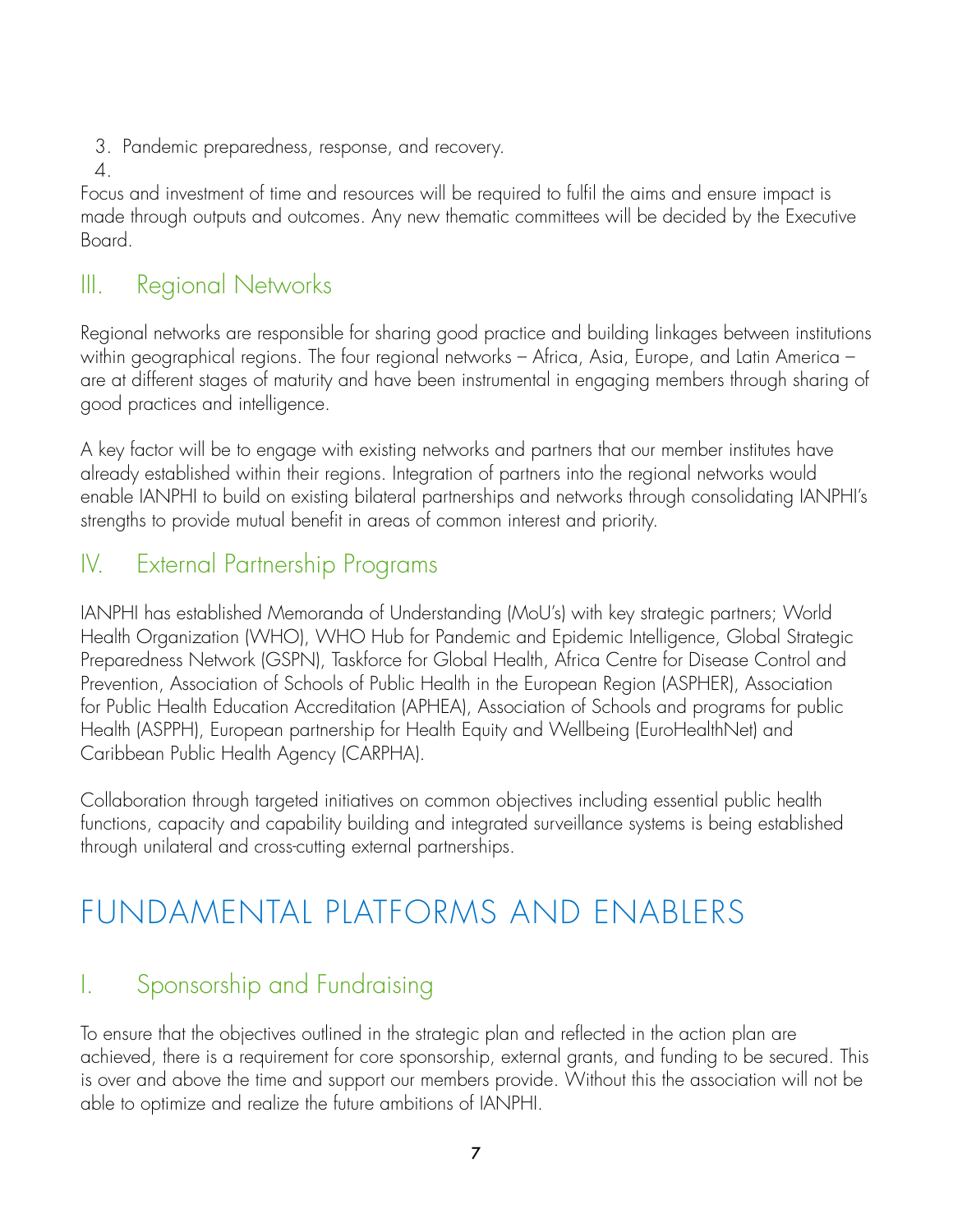### II. Knowledge Portal

As a key enabling platform the knowledge portal will be based virtually creating a conduit for interactions and dialogue between IANPHI members. It is intended to serve as a base for access to all reports, enable peer interaction, research and innovation, collaborations, and access to expertise.

#### III. Communications

Underpinning the success of IANPHI is a robust communications plan. This need to be structured and targeted with clear outcomes and measures. A draft communications plan 'Vision and Strategy for IANPHI Communications' was developed, which aligns with the ambitions of the IANPHI Strategy. This will be actioned in conjunction with the implementation of the action plan.

### IV. Fully Functional IANPHI Secretariat

Ensuring the secretariat has the resources and infrastructure to deliver the action plan is essential. A two-stage approach will need to be adopted. An initial expansion of the secretariat will build initial additional capacity to progress the action plan. Securing investment will enable an expansion to ensure there is a range of experienced staff responsible for key functions to support an optimized operational model.

### V. Focal Points Group

The focal points group is a newly established group that will work at the interface between the activities that IANPHI supports and the NPHIs. The aim is to widen the inclusion of senior level public health professionals from member organizations to participate and collaborate in IANPHI's activities. This will also enable the next generation of public health leaders to be involved on a strategic level.

#### VI. Annual Meeting

The Annual Meeting which includes the General Assembly, is held once a year and is the main event to bring all members and key partners together, physically or virtually. It is the main opportunity for demonstrating progress and achievements. But more importantly, it provides an opportunity for sharing of knowledge and discussions. A follow-through and reflection within the action plan will be essential to ensure that there are key outcomes from this seminal meeting.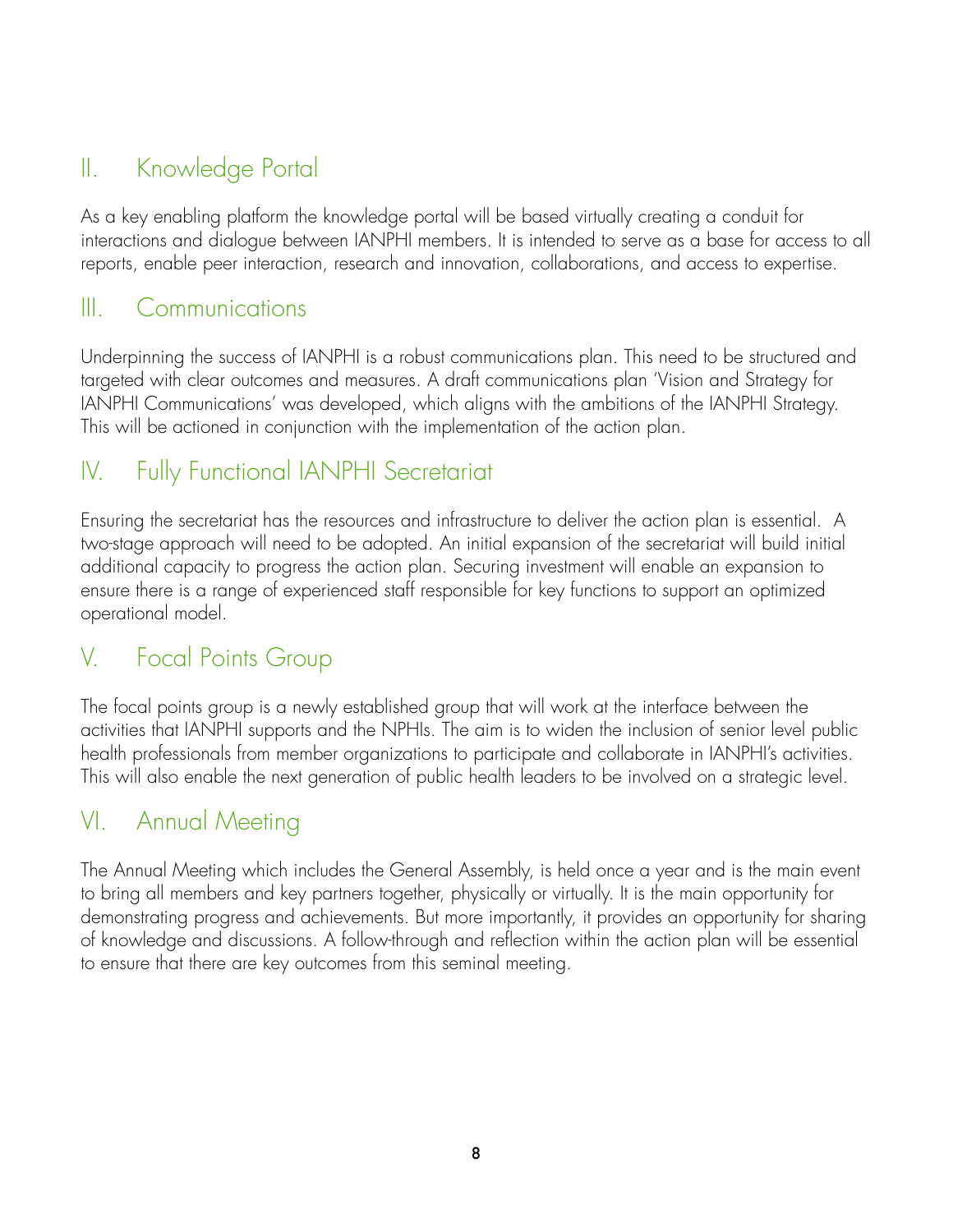# KEY CRITICAL SUCCESS FACTORS

The next year is a critical year for IANPHI, which is why the success of the action plan for 2022- 2023 will be the foundation upon which the association can establish the future model to influence and impact the public's health.

Key critical success factors that will be essential for the success of the action plan:

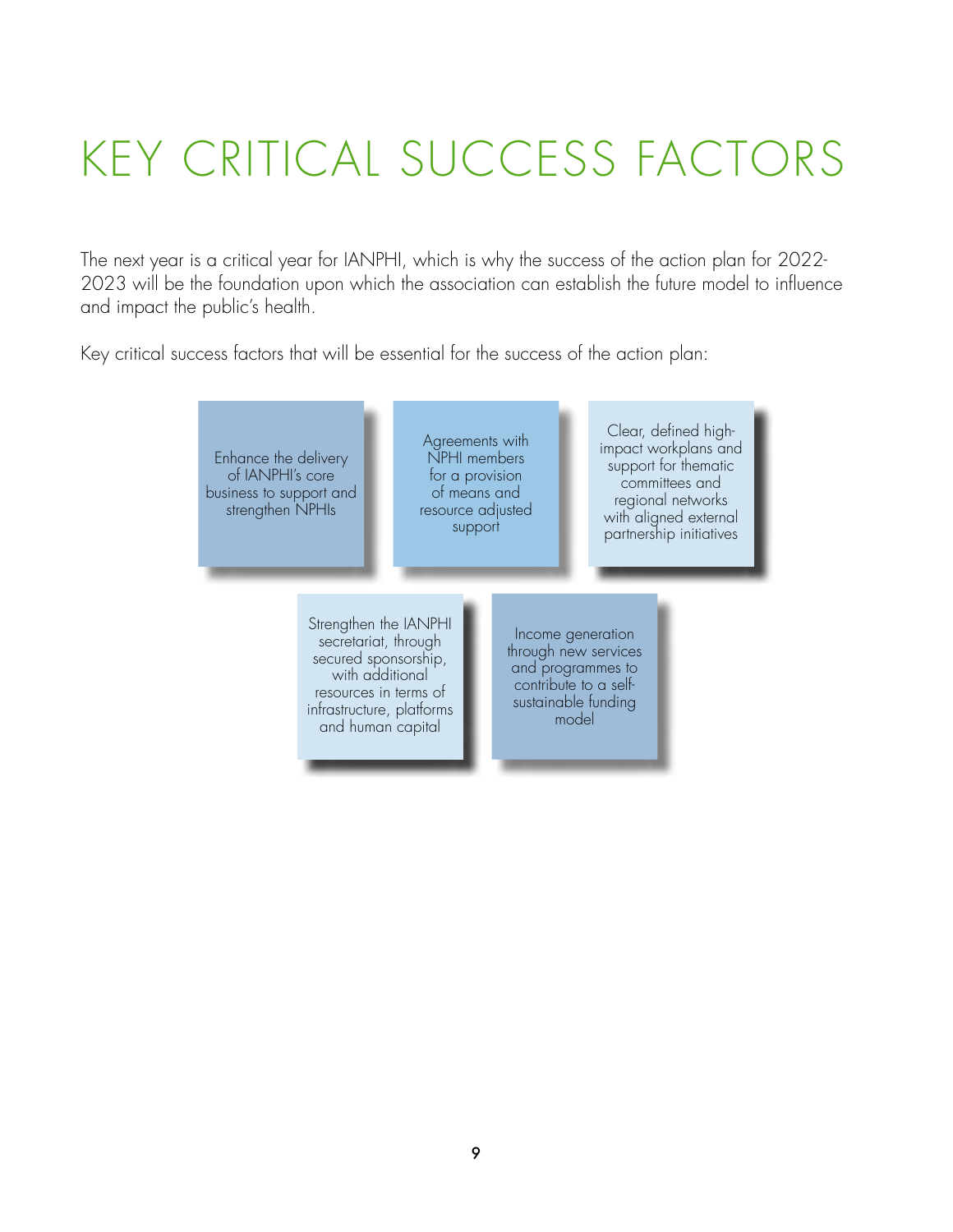# RISKS AND MITIGATION

Identifying and accounting for risks that might arise and prevent the successful implementation of the Action Plan will need to be monitored by the Executive Board and the secretariat though a monitoring, evaluation and reporting system.

A key component to implementation will be to recognize, identify and mitigate the risks that would impede the success of the strategy. These factors may be internal or external, but the key will be to not only monitor and address these but have an agreed escalation process to ensure timely mitigation.

# OUTCOMES

Over the next five years, IANPHI's work will be guided by its strategic vision as established by its global membership. Our priorities reflect IANPHI's core support to its members; a unique global forum to develop lasting relationships; a network of experts to develop NPHI capacity; a wealth of public health experience from across the globe; a unified voice promoting NPHIs; and an agile network that can accompany its members through change.

Achieving the five strategic priorities outlined in the strategic plan will be the main measure of success for the action plan. The key action points will guide IANPHI's work, and this action plan will ensure those goals are delivered.

The demonstration of measurable outcomes will be required to ensure that there is a return on the investment, effort, and inputs supporting the delivery of the action plan.

Success factors will include IANPHI, as an association to:

- have a diversity of membership that represents NPHIs around the world;
- impact global health issues through the collective intelligence of national public health institutes;
- build and strengthen NPHIs' position and capabilities as key organizations on national, regional, and international platforms across public health issues and enable impact on public health outcomes;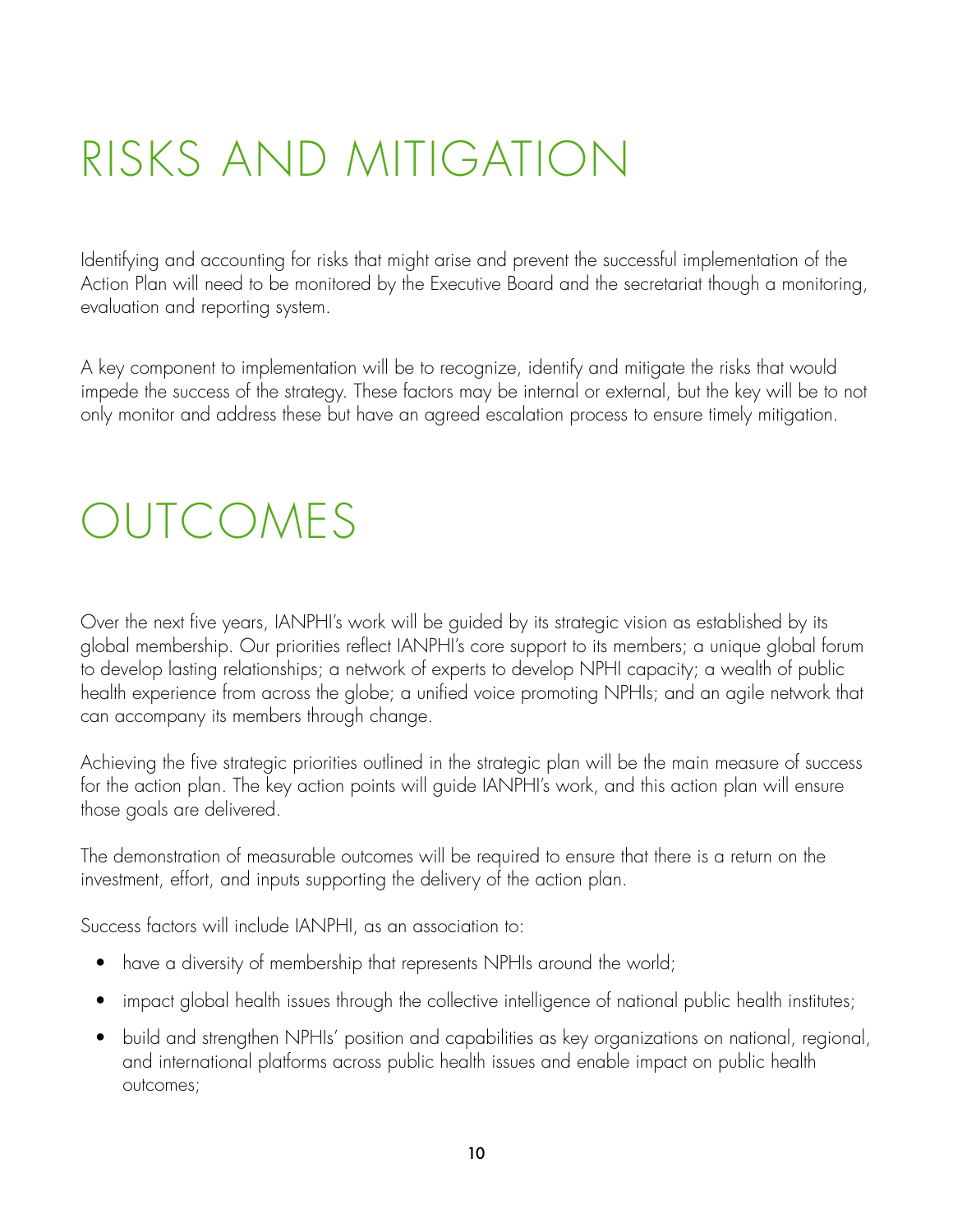- support NPHIs with tools to address health inequalities and inequities with a whole system approach;
- create a thriving community where peer interaction, research and collaboration develop shared knowledge and evidence into practice;
- build a new generation of public health leaders to take forward the mission and vision of the association.

The key to supporting the activities outlined in this document rests on the ability to scale up resources and support within 2022-2023. The actions for subsequent years will include the core business of NPHI strengthening and will build on the workplan for an outcome-driven approach through the thematic committees and regional networks.

Success in achieving the strategic action plan will take a collaborative approach from the Executive Board and IANPHI members that can only be delivered with a strengthened IANPHI secretariat. External partners will play a key role in enabling IANPHI to demonstrate its impact on a global level through collective knowledge, evidence, and action.

This will build on the legacy the association has already established as demonstrated through the numerous examples of initiatives, tools and programs that have supported the strengthening of national public health institutes.

To achieve our new strategic vision through this action plan, IANPH's global membership must continue to work closely together as a network representing the mandate of national public health institutes across the world through enhanced collaboration. Moreover, IANPHI will facilitate connections not only between NPHIs but also with partners to bring maximum added value to members and global public health.